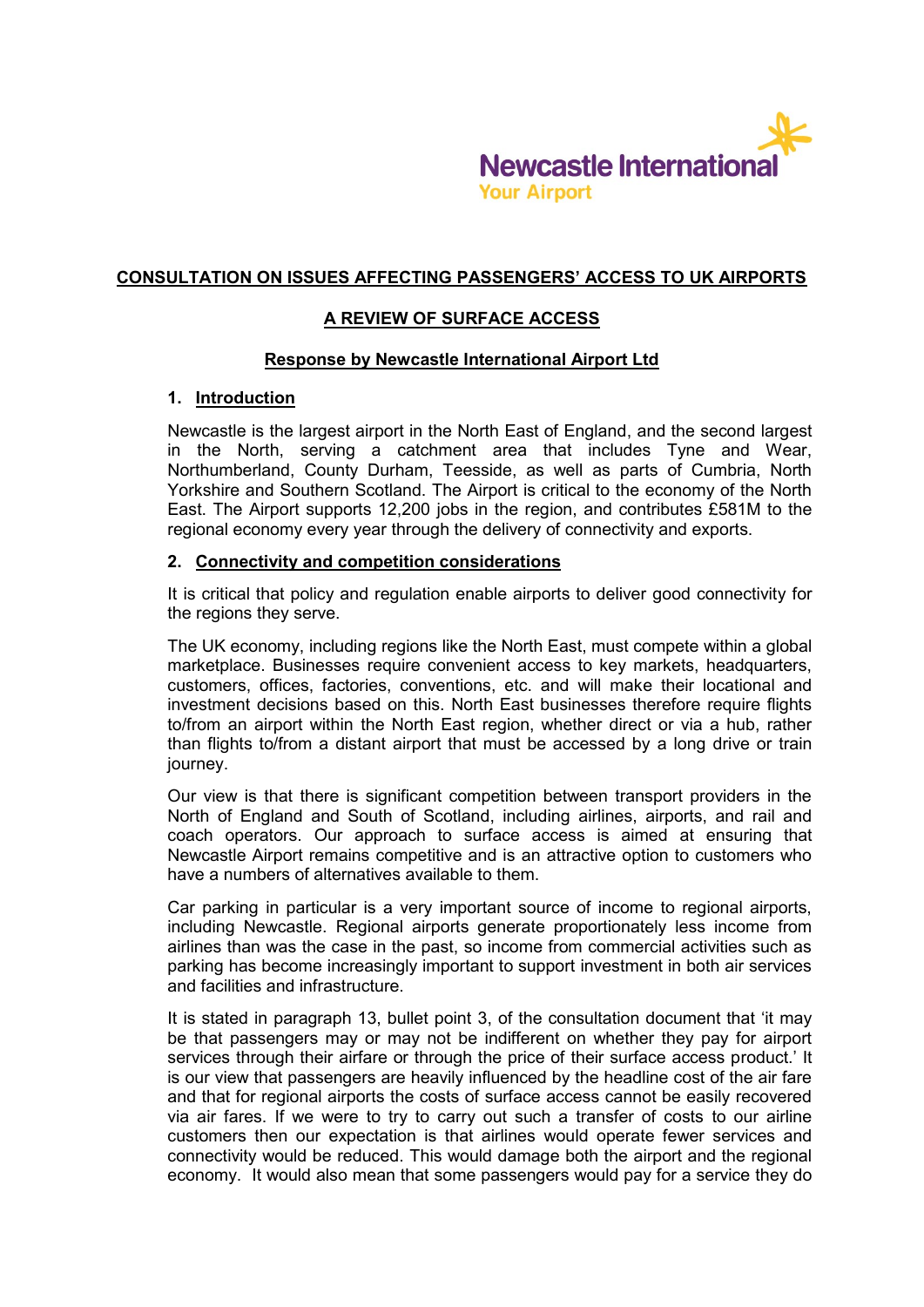not want while for others it would become a free good and increase the demand for car parking spaces which would then place additional costs upon our operation which would need to be recovered. Parking is an optional service which should be recovered from the user of such services.

# **3. Response to specific questions**

### *Which surface access facilities from the airport's portfolio of assets are made available and their attitude to the development of facilities outside the airport perimeter.*

### **5.1 Facilities accessible to all customers**

Newcastle Airport benefits from a fast and high frequency Tyne and Wear Metro service to Newcastle City Centre, Sunderland and other key stations, together with a number of public bus services, giving customers a wide choice of surface access options. The Metro operates a service between 05:37 and 22:42 weekdays, 06:29 and 22:42 Saturdays and 06:29 and 22:42 Sundays. Frequency is good at every 12- 15 minutes on average.

| <b>Facility</b>         | <b>Typical usage</b>                      |
|-------------------------|-------------------------------------------|
| Express car parking*    | Pick up and drop off                      |
| Short term car parking  | Up to 4 hours and 1 to 5 day stays        |
| Medium term car parking | 15 min free drop off and 1 to 8 day stays |
| Long term car parking   | 2 to 16 day stays                         |
| Meet and Greet service  | 4 to 15 days stay lengths                 |
| Off-site car parking    | 4 to 15 days stay lengths                 |
| Car Hire Areas**        | Utilised by 5 car hire companies          |

- \* External taxi companies use the Express Car Park or other facilities
- \*\* Other car hire companies are allowed to use the Express Car Park or other facilities

### **5.2 Terminal Front**

Access to the airport terminal front is restricted and controlled as part of the overall airport security plan. ANPR is used. Access is available to Airport ID Security Badge holders within the Taxi Association, and external coach companies as follows: -

| <b>Airport Taxi Association</b> | Access via contractual arrangement                              |
|---------------------------------|-----------------------------------------------------------------|
| <b>Public buses</b>             | Access via security barrier                                     |
| <b>Private Coaches</b>          | Controlled access to terminal front via pre-book<br>arrangement |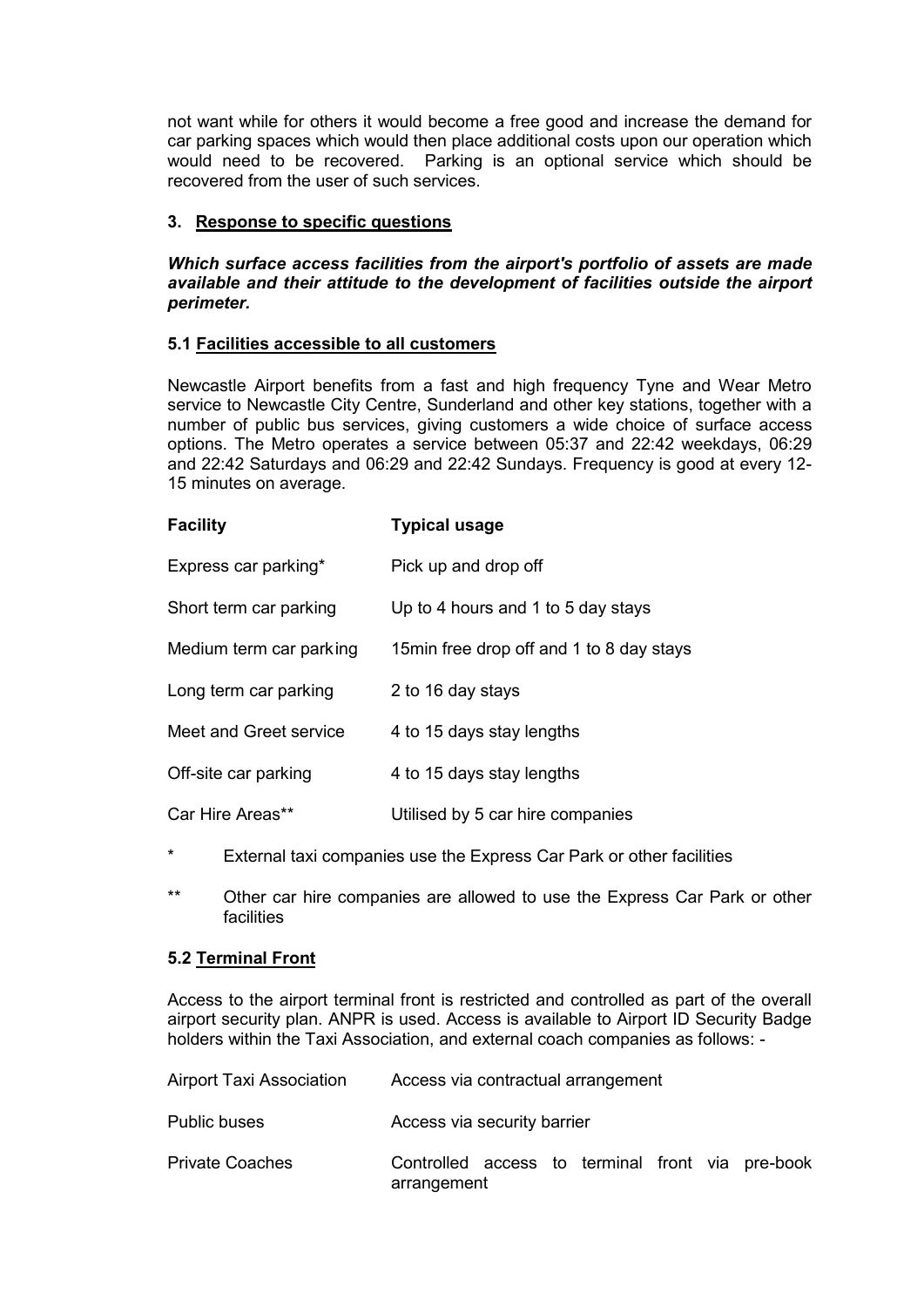### **5.3 Other**

| <b>Visitor Parking</b> | Controlled and designated areas                 |
|------------------------|-------------------------------------------------|
| Staff Parking          | Access to designated areas via Airport ID badge |
| <b>Deliveries</b>      | Designated areas for goods in/out               |

### **5.4 Development of facilities outside of the Airport**

Newcastle Airport is surrounded by the Tyne and Wear Green Belt so there are few opportunities for off-site facilities. Historically, these have been objected by the Airport on the grounds that they spread the traffic impact of the Airport to local communities and countryside, and don't allow proper mitigation of noise and visual impact.

#### *How they make available facilities that can be used by surface access operators and an explanation of any restrictions to the range of operators or the type of services that can be operated at the airport.*

All facilities (except forecourt and car hire storage) are fully available to all surface access operators and accessible via approach roads with overhead gantry and roadside signage denoting the various car park areas. The users have a choice of car parks based upon their customer needs.

Access to the airport terminal front is restricted and controlled as part of the overall airport security plan, including ANPR use. Access is available to Airport ID Security Badge holders within the Taxi Association, and external coach companies as follows:-

| <b>Airport Taxi Association</b> | Access via contractual arrangement                                            |
|---------------------------------|-------------------------------------------------------------------------------|
| <b>Public buses</b>             | Controlled access via security barrier. Access to<br>terminal front bus stops |
| <b>Private Coaches</b>          | Controlled access to terminal front via pre-book<br>arrangement               |

*How airport operators derive charges for the use of facilities by surface access providers and to explain whether and how these charges relate to costs or any other relevant factors. In particular, airports should explain if these lead to differentiation between providers of surface access products or between segments of consumers. Particular attention should be provided to areas where airport operators themselves compete with independent surface access operators.* 

Charges in relation to the use of surface facilities are determined with consideration to the following key influences:-

- Marketplace going rates
- Seasonality, capacity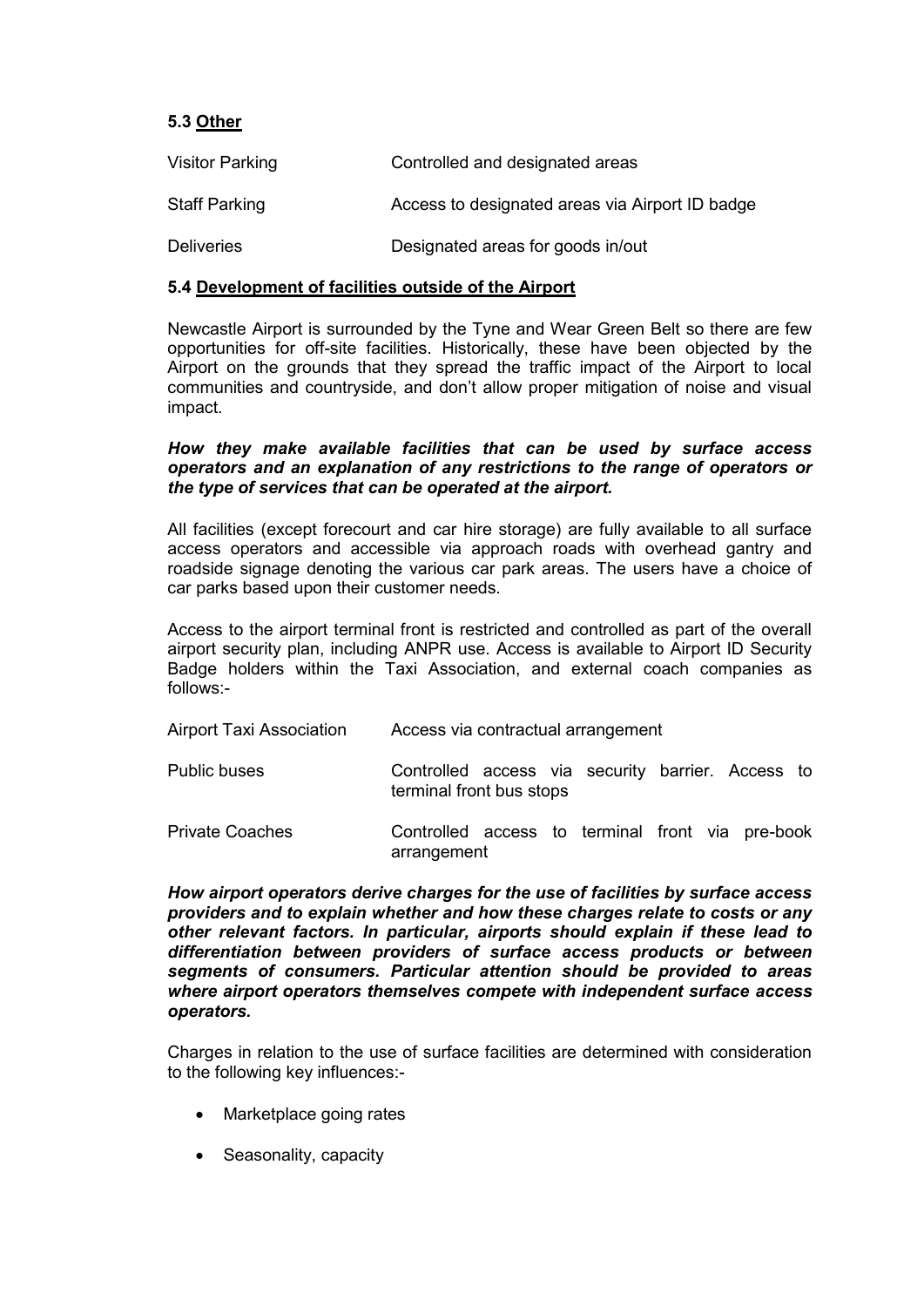- The provision of a wide choice of facilities and price ranges to suit all customer needs.
- The need to maintain the competitiveness of the use of Newcastle Airport.

The charges contribute to the necessary capital investment in the surface infrastructure and facilities including circulation roads, car park design and development costs, parking equipment, CCTV/ANPR, car park booking systems, and supporting infrastructure. In addition there are significant operational costs including investment in labour and service and maintenance arrangements. Independent operators have the choice of paying the normal charge on a pay-by-use basis or entering into an agreement with the Airport where there is a significant level of usage.

### *How airport operators consult with users on general charging principles and structures of airport services (access to facilities at or near the forecourt) required by surface access operators and how they provide relevant information on the costs of providing such services.*

No formal consultation arrangements are in place. All access arrangements where an access provider is charged are subject to normal commercial negotiations and notification periods.

### *The extent of any agreements with other surface access operators and with distributors regarding the sharing of pricing information, the provision of information on costs, capacity management or any other practices and how they ensure these do not allow undue coordination among competitors.*

There are no agreements or arrangements either formal or informal regarding the sharing of information as to pricing or costs with other surface access operators. A capacity management strategy is utilised across all surface access facilities in line with customer demand. In addition, the Airport has a number of agreements with consolidators, travel agents and airlines that sell parking on its behalf.

#### *Their efforts to ensure that consumers have access to information about all options to get to and from the airport at the time they need to make informed choices (both on the airport operators' websites and on onward travel kiosks) and, insofar as it is the airport operators' ability to influence, those options are presented in a neutral and transparent way.*

Information is provided to customers very prominently on our website [www.newcastleairport.com](http://www.newcastleairport.com/) which includes a highly visible booking engine, via social media, approach road signage, entry tariff boards, and tariff boards located at car park payment machines within the airport terminal. On the website, an interactive map of the on-site car parks is provided with information about the tariffs applying in each car park.

### *Details of surface access options that are available at no charge to consumers that allow for the drop-off and pick-up of passengers.*

In addition to the Tyne and Wear Metro, and facilities for cycling and walking, the medium term car park provides 15 minutes free parking, and is located c.100 metres from the terminal building. This free of charge facility is sign posted from the entrance to the Airport, and is prominently displayed on the parking map section of the